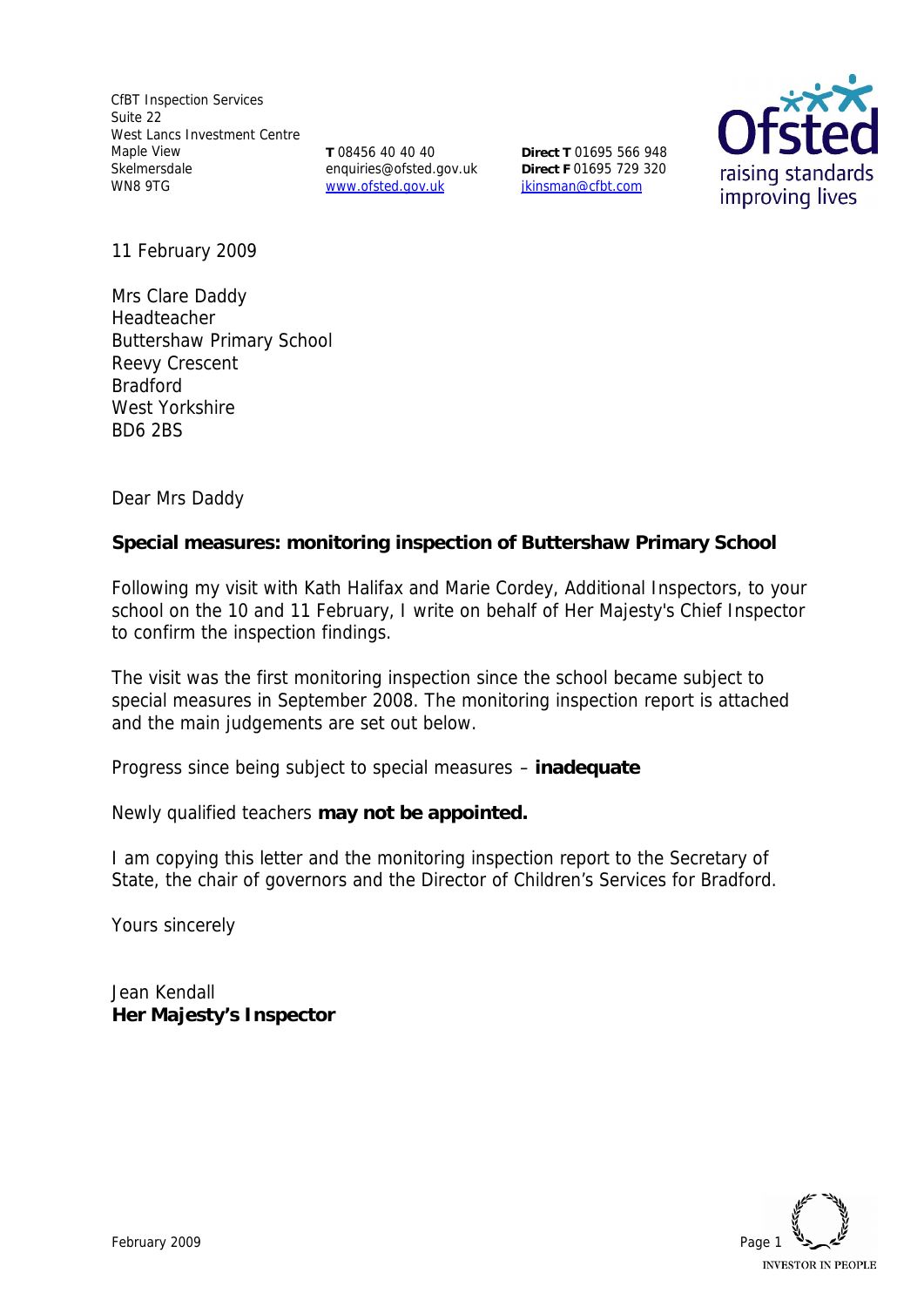

**Special measures: monitoring of Buttershaw Primary School**

**Report from the first monitoring inspection: 10 and 11 February 2009**

#### **Evidence**

Inspectors observed lessons in all but one class, examined examples of pupils' work and scrutinised documents. Meetings were held with the headteacher, other staff, groups of pupils, the chair of governors and two representatives from the local authority.

## **Context**

Since the school became subject to special measures in September 2008 the leadership team has been strengthened with a newly appointed headteacher taking up post on November 3 and more clearly defined roles for the two assistant headteachers. One is leading improvement in the Early Years Foundation Stage, behaviour and attendance and the other in assessment and intervention strategies. A deputy headteacher post has been created and the new deputy headteacher takes up post in April 2009. Two teachers have left the school and one more is leaving shortly. A supply teacher will cover this vacancy until a permanent appointment is made. There has been a series of supply teachers in one of the Year 3 classes, a Year 6 teacher is covering a maternity leave in Year 2 and an assistant headteacher is covering a long term absence in Year 6. A parental involvement worker was appointed in January.

There is a new chair of governors and three additional governors have been appointed. Two new committees have been established focusing on school improvement and resources.

## **Achievement and standards**

Children enter the Early Years Foundation Stage with knowledge and skills that are below those expected of children their age and very low in relation to language and social skills. Whilst children make satisfactory or better progress in some areas of learning, their progress in reading, writing and the development of communication and social skills is limited. Standards at Key Stage 1 and Key Stage 2 remain below average in English, mathematics and science and some groups continue to under achieve. At Key Stage 1, boys make inadequate progress in reading and writing and both boys and girls within the middle ability range are not achieving as well as expected across the range of subjects. Writing remains weak in Key Stage 2, with girls' writing becoming more of an issue. Pupils identified as having learning difficulties and/or disabilities achieve lower than expected compared to other schools.

There are signs of improvement in some areas and foundations for further improvement are in place. Senior leaders have analysed pupils' progress in detail

Page 2 **INVESTOR IN PEOPLE**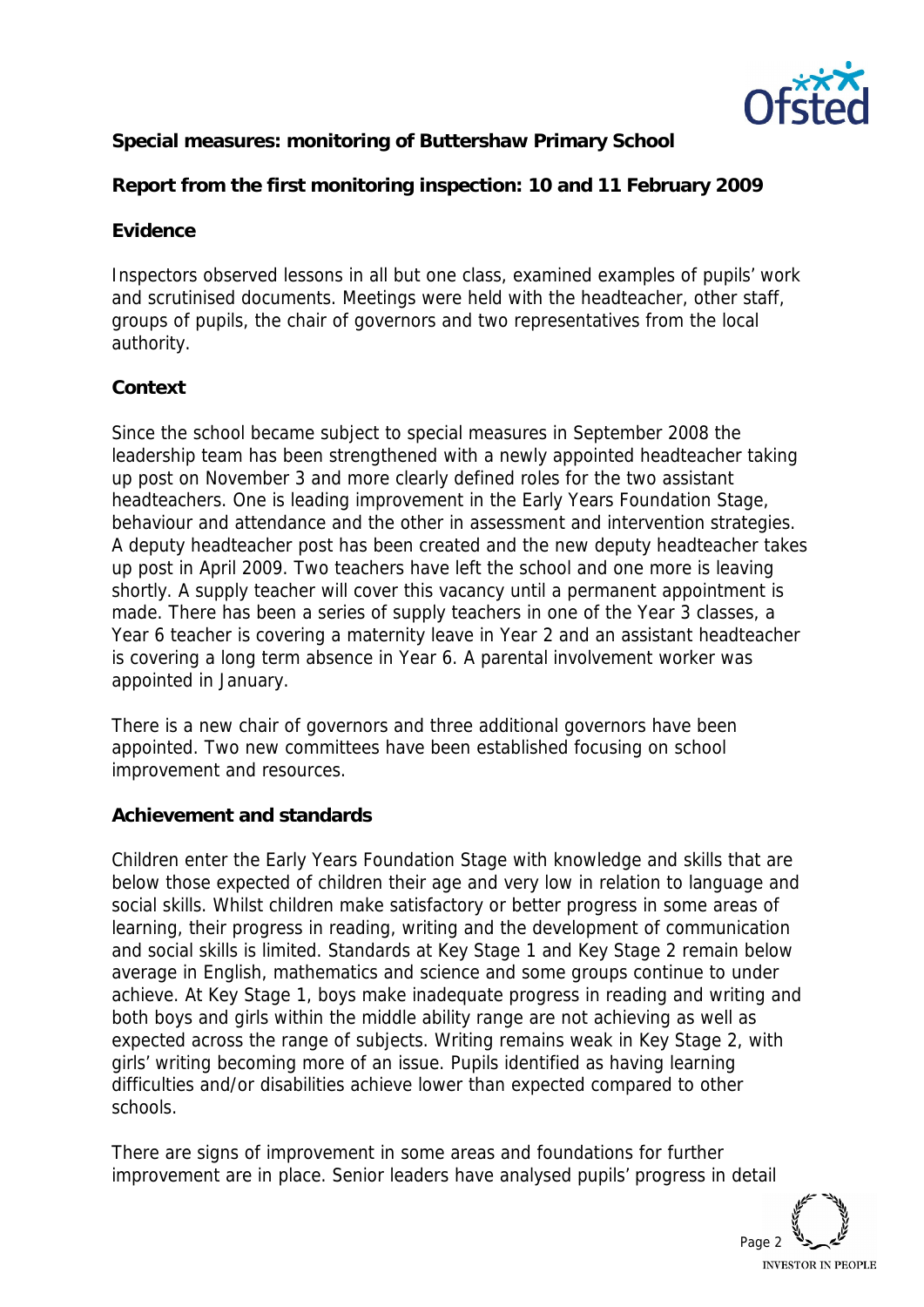

and are acting decisively to tackle issues relating to underachievement. Following the introduction of comprehensive systems to track pupils' progress, teachers are much more aware of their levels of attainment and expected progress. Targeted strategies and good professional development are supporting teachers in assessing learning and raising their expectations of what pupils can achieve. Teachers are embracing these strategies and show a collective determination to drive standards upwards and raise achievement. They are beginning to accelerate the progress of some pupils, for example in reading and mathematics in Year 6 and in speaking and listening across the whole school. However, the impact is not yet to be seen in all lessons or consistently enough in pupils' work to enable pupils in all classes to catch up on lost ground in their prior learning.

Progress on the areas for improvement identified by the inspection in September 2008:

■ Raise standards and improve achievement in English, mathematics and science – **inadequate** 

**Personal development and well-being** 

Pupils enjoy many aspects of school and have welcomed the changes made this term to help them feel valued and improve their environment. As a result of a consistent approach by adults to managing behaviour, they have a far better attitude to school and their work, and there are fewer disruptions to learning. This is reinforced by parents who report they are pleased with the improvement in their child's attitude and conduct, and feel much more involved in their child's learning. Pupils say they like the new behaviour code; they endeavour not to be put at the 'amber level' and take a pride in their achievements, being thrilled when their name appears in the Golden Book or when they get a special mention in the celebration assemblies. Pupils say they feel safe and that there is far less bullying since behaviour has improved. Pupils have responded well to the improved environment and show respect for it and for each other. However, some have not yet acquired appropriate listening skills and still interrupt each other, or shout out answers in their eagerness to demonstrate their knowledge.

Attendance and punctuality have improved because of effective work with parents by the newly appointed parental involvement worker and assistant headteacher. Attendance in all classes is up on that a year ago, with over half of pupils reaching over 95%. Overall, attendance over the past half-term has been in line with the national average, although it is lower in the classes that have had a series of teachers.

Progress on the areas for improvement identified by the inspection in September 2008:

Improve attendance to the national average – **satisfactory** 

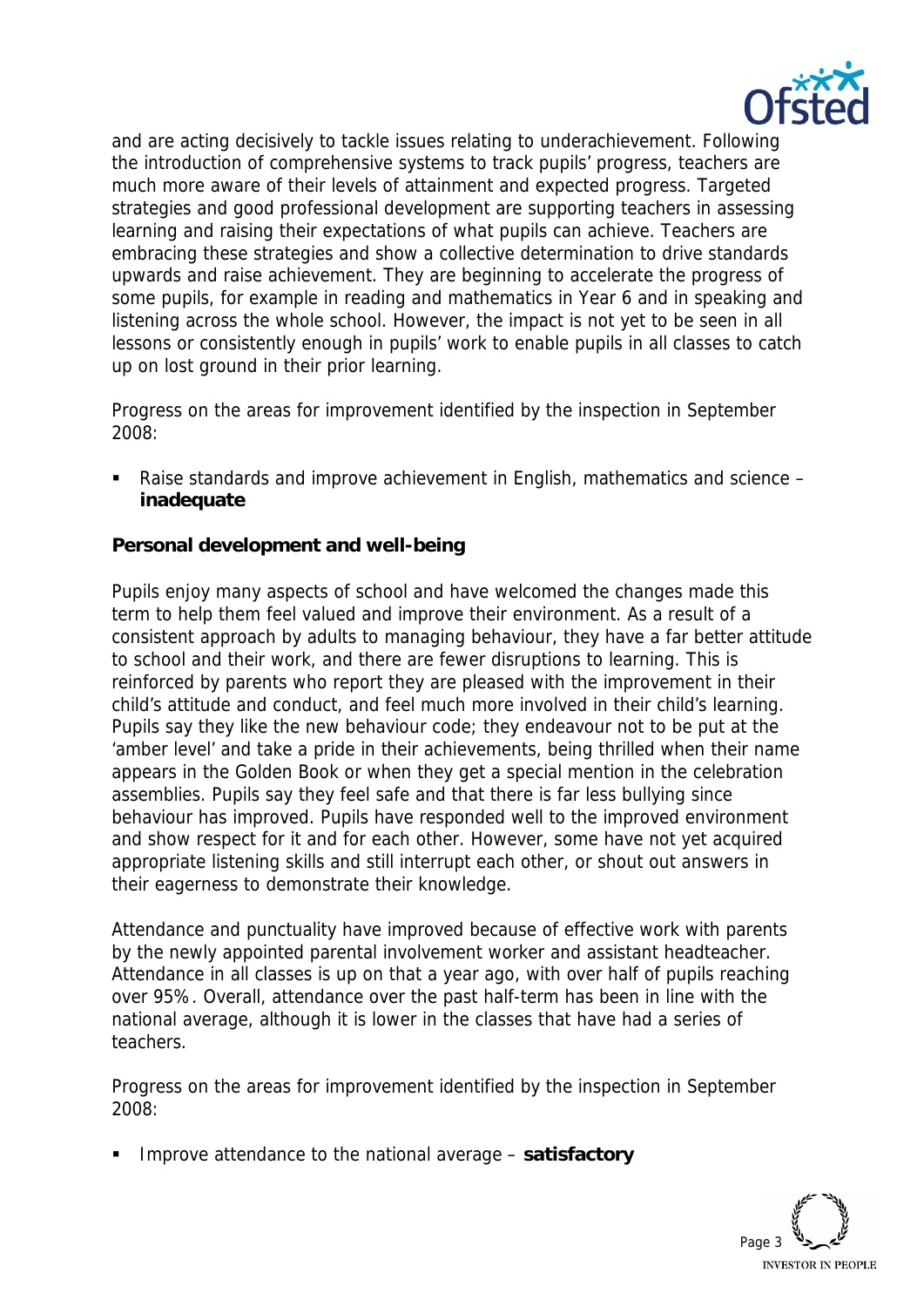

# **Quality of provision**

There has been some improvement in teaching and learning with teachers becoming more confident and knowledgeable because of effective training and support to raise their expectations. However, the overall quality of teaching and learning remains too inconsistent with some inadequate practice and some pupils' work which is of a low standard. Work is still not matched well enough to pupils' needs and interests overall. Some pupils flounder because they do not understand exactly what they have to do whereas other pupils are insufficiently challenged, finish their work early and become restless. These difficulties are compounded in classes where staffing has been unstable and pupils are not taught by teachers who have a detailed knowledge of their needs and interests.

In the Early Years Foundation Stage, improvements have been made to ensure effective use of the outdoors and practitioners are seeking to further improve activities provided to help children learn independently. Across the whole school, teachers are beginning to structure lessons more successfully to provide a greater range of activity including opportunities for pupils to practise and develop their speaking and listening skills. Helpful use of rewards and praise has led to pupils being more positive in their attitudes to learning. Most classrooms are more attractive and displays such as 'Working Walls' enhance learning because they present information about pupils' work and their targets in a meaningful way. Teachers and teaching assistants show good teamwork; they are keen to improve learning and lesson planning is improving.

Since the introduction of individual targets for numeracy and literacy, and a target of each pupil's own choosing, pupils have a clearer idea of what they need to do to progress their learning. Where teaching is at its best, good use is made of individual targets to accelerate learning in lessons. However, the use of targets, alongside marking in pupils' books, is not used consistently in all classes. Consequently, pupils are not always clear about what they need to do to improve their work.

Leaders have introduced useful systems to track individual pupil progress and these are beginning to be used to bridge gaps in learning, and to identify where extra challenge or support is needed. The ensuing progress meetings with each class teacher allow for work to be provided that is more appropriately matched to pupils' capabilities.

Improvements are gradually being made to the curriculum. The greater focus on numeracy and literacy reflects pupils' needs at this time. A range of intervention strategies have been introduced to accelerate progress, for example in reading and writing, but it is too soon to judge their effectiveness. In addition to inadequacies in equipment, leaders have recognised that teachers' use of information and communication technology is varied. Some staff are confident, but others lack the knowledge to teach specific skills, or to use the technology to support learning in other subjects.

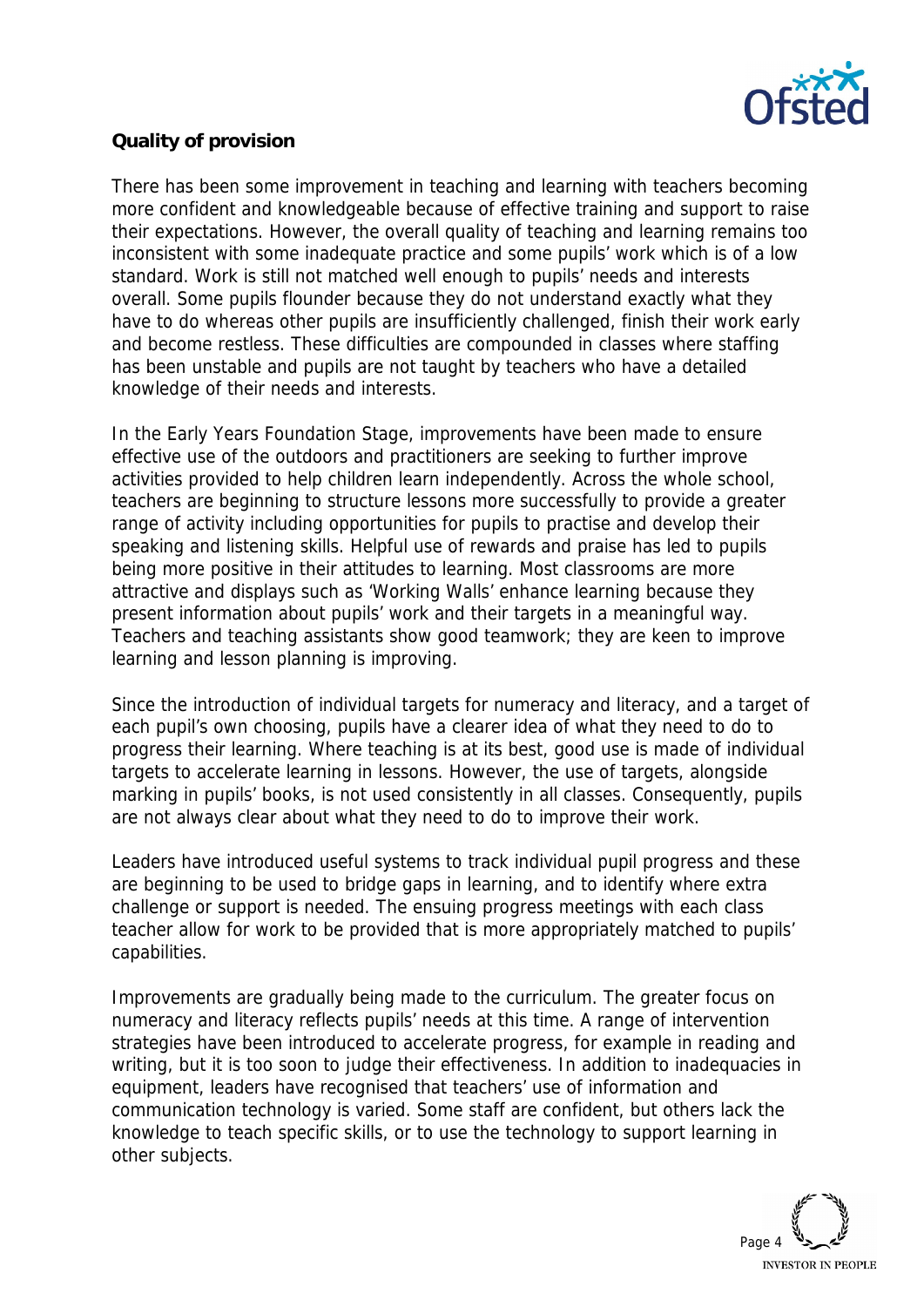

Arrangements to safeguard pupils and promote the welfare of young children in the Early Years Foundation Stage continue to meet requirements.

Progress on the areas for improvement identified by the inspection in September 2008:

- **Increase teachers' expectations of what pupils can do by ensuring that work is** sufficiently challenging and engaging, and meets all pupils' needs **– inadequate**
- **Introduce thorough systems to track pupils' progress to eliminate** underachievement and raise standards **– satisfactory**

#### **Leadership and management**

The new headteacher took up post in November 2008 and has quickly established herself as a creditable and effective leader, setting high expectations for pupils and staff alike. Her vision is wholly supported by staff and governors who are appreciative of the clear direction and increased opportunities for professional development. With the introduction of rigorous monitoring, supported by the local authority, senior leaders have a good overview of strengths and weaknesses in provision and standards across the school. Accurate self-evaluation is steering action planning and staff are working hard to bring about the necessary improvements. They are supportive of changes and responding well to the increased accountability for pupil achievement and related professional development opportunities to improve their practice. Effective performance management procedures have been introduced, including half-termly progress meetings and targets relating to improving achievement.

Roles and responsibilities amongst the senior team have been defined and support put in place to their develop skills. The assistant headteachers are leading improvement effectively; aspects for which they are responsible are progressing satisfactorily. The school is now focusing on developing the skills of key stage and subject leaders.

The governing body has been strengthened with a new chair, the appointment of three additional governors and the establishment of a school improvement committee and a resources committee which meet monthly. Governors are well informed of the current position of the school, have a strong commitment to improvement and are providing satisfactory support and challenge for school leaders.

The focus for improvement to date has been on establishing policies and systems to promote consistent practice across the whole school, for example in lesson planning, behaviour management, assessment and use of data from the tracking of pupils' progress to match teaching to learning needs. Behaviour is improved as a result, but much of this work is still at an early stage of development and has not had sufficient time to fully impact on teaching and achievement for all pupils. Nevertheless, the

Page 5 **INVESTOR IN PEOPLE**